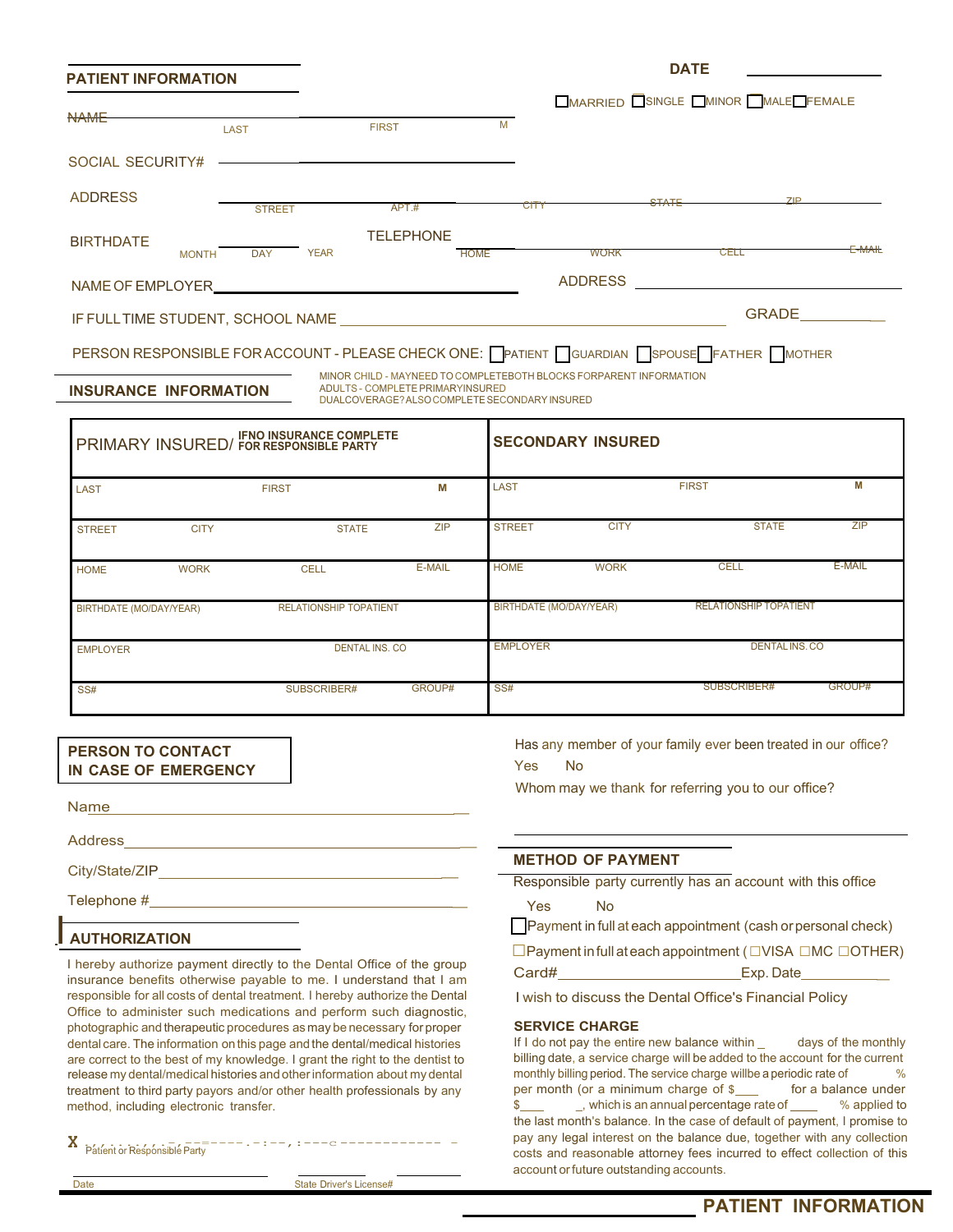# **HEALTH HISTORY**

*Correct answers to the following questions will allow your dentist to treat you on a more individual basis, providing the care appropriate for your particular needs.*

|                                                                                                                                                                             |                                                                               |                                            | Birth date <b>All Accords Contract to the Second Second Second Second Second Second Second Second Second Second Second Second Second Second Second Second Second Second Second Second Second Second Second Second Second Secon</b>   |                                           | Age |           |
|-----------------------------------------------------------------------------------------------------------------------------------------------------------------------------|-------------------------------------------------------------------------------|--------------------------------------------|--------------------------------------------------------------------------------------------------------------------------------------------------------------------------------------------------------------------------------------|-------------------------------------------|-----|-----------|
|                                                                                                                                                                             |                                                                               |                                            | Phone Phone                                                                                                                                                                                                                          |                                           |     |           |
|                                                                                                                                                                             |                                                                               |                                            |                                                                                                                                                                                                                                      |                                           |     |           |
|                                                                                                                                                                             |                                                                               |                                            | Why are you now seeking dental treatment? <u>example and the set of the set of the set of the set of the set of the set of the set of the set of the set of the set of the set of the set of the set of the set of the set of th</u> |                                           |     |           |
|                                                                                                                                                                             |                                                                               |                                            |                                                                                                                                                                                                                                      |                                           |     |           |
| Please answer each question. Check yes or no. If in doubt, leave blank.                                                                                                     |                                                                               |                                            |                                                                                                                                                                                                                                      |                                           | YES | <b>NO</b> |
| 2.<br>If yes, explain $------------$                                                                                                                                        |                                                                               |                                            | 4. Have you ever had excessive bleeding following an extraction, or do cuts take longer to heal now that previously?<br>5. (Women) Are you pregnant? If so, give due date ______________________________                             |                                           |     |           |
| 8. Do you have or have you ever had any of the following?                                                                                                                   |                                                                               |                                            |                                                                                                                                                                                                                                      |                                           |     |           |
| <b>GENERAL</b><br>Tire easily, weakness<br>Marked weight chane                                                                                                              | YES<br>$\Box$<br>$\Box$<br>$\Box$                                             | <b>NO</b><br>□<br>000<br>00                | <b>HEART/BLOOD VESSELS</b><br>Heart murmur<br>Chest pain/discomfort<br>Heart attack / trouble<br>Shortness of breath                                                                                                                 | <b>YES NO</b><br>88<br>88<br>88           |     |           |
| Eruptions (rash) hives<br><b>EYES</b><br><b>EARS</b>                                                                                                                        | $\Box$<br>$\Box$<br>$\Box$<br>$\Box$                                          | $\Box$<br>$\Box$<br>$\Box$                 |                                                                                                                                                                                                                                      | $\Box$<br>$\Box$<br>$\Box$<br>È<br>$\Box$ |     |           |
| <b>NOSE</b><br>Frequent nosebleeds<br><b>THROAT</b><br>Soreness/hoarseness<br><b>NERVOUS SYSTEM</b>                                                                         | H<br>$\Box$<br>$\Box$<br>$\Box$                                               | $\Box$<br>П                                | <b>BONE/ MUSCLES</b><br><b>DIGESTIVE SYSTEM</b><br>Hepatitis                                                                                                                                                                         | $\Box$<br>П                               |     |           |
| Convulsions / epilepsy<br>Numbness/tingling<br>Dizziness / fainting<br>Psychiatric treatment<br><b>RESPIRATORY</b>                                                          | □<br>ப<br>$\Box$<br>$\Box$<br>$\Box$<br>$\Box$<br>ப                           | $\mathsf{L}$<br>$\Box$<br>$\Box$<br>$\Box$ | <b>URINARY</b><br>Increase in frequency of urination (night)                                                                                                                                                                         | $\Box$                                    |     |           |
| Sputum production (phlegm)<br>Cough up bloody sputum<br>Difficulty breathing while lying down<br><b>ENDOCRINE</b><br>Family history of diabetes<br>Thyroid condition/goiter | $\mathsf{L}$<br>ப<br>$\Box$<br>□<br>$\Box$<br>⊔<br>$\Box$<br>$\Box$<br>$\Box$ | $\Box$<br>П                                | <b>BLOOD</b><br><b>OTHER</b>                                                                                                                                                                                                         | Ē<br>ō<br>⊏                               |     |           |
|                                                                                                                                                                             |                                                                               |                                            |                                                                                                                                                                                                                                      | $\Box$                                    |     |           |

HIV+ ........................................................... AIDS ...................................................:.......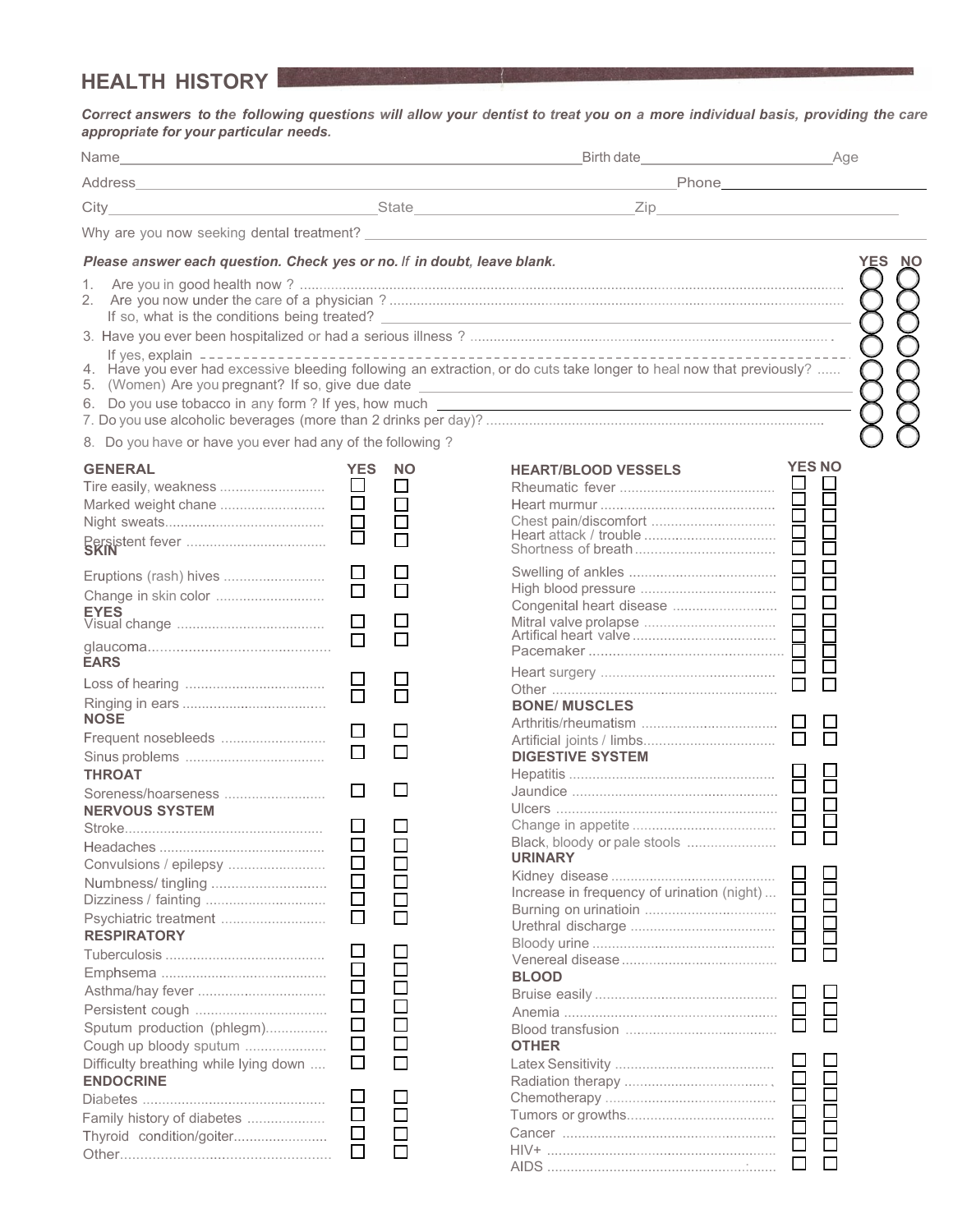9. Are you ALLERGIC or have you ever experienced any reaction to the following?

| ALC YOU ALLET YOR OF HAVE YOU CVCI CAPCHEHICCU ANY TEACHON TO THE TOHOWING!                                                                                                                                                                                   |                         |                                                                                                                                                                                                                        |                  |
|---------------------------------------------------------------------------------------------------------------------------------------------------------------------------------------------------------------------------------------------------------------|-------------------------|------------------------------------------------------------------------------------------------------------------------------------------------------------------------------------------------------------------------|------------------|
| Local anesthetics (e.g. novocaine) $\bigcup$<br>Barbiturates/sedatives/sleeping pills<br>Penicillin/other anitibiotics                                                                                                                                        | <b>YES</b><br><b>NO</b> |                                                                                                                                                                                                                        | YES NO           |
| 10. Are you taking any of the following?<br>Anitibiotics/sulfa drugs<br>Blood pressure medication<br>Antihistamines/allergy drugs/<br>cold remedies<br>If yes to any of the above, list name of medication and dosage below:                                  | <b>YES</b><br>NΟ        | Digitalis/other heart medications                                                                                                                                                                                      | <b>YES</b><br>NΟ |
|                                                                                                                                                                                                                                                               |                         | 1. Is there any disease. condition or problem not listed above that you think we should know about, or is there are activity your doctor                                                                               |                  |
| 12.                                                                                                                                                                                                                                                           |                         | <u> 1989 - Johann Stoff, deutscher Stoffen und der Stoffen und der Stoffen und der Stoffen und der Stoffen und der</u>                                                                                                 |                  |
|                                                                                                                                                                                                                                                               |                         | 13. Have you ever had any serious trouble associated with previous dental treatment ?                                                                                                                                  |                  |
| Date of last dental visit<br>15.                                                                                                                                                                                                                              |                         | 14. Does dental treatment make you nervous? No. ___________Slightly __________Modeately __________Extremely ________<br>16. Have you ever been treated for periodontal disease (gum disease. pyorrhea, trench mouth) ? |                  |
| If so. when?                                                                                                                                                                                                                                                  |                         |                                                                                                                                                                                                                        |                  |
| 17. Do you have or have you ever had any of the following?<br><b>Mouth</b><br>Unpleasant taste/bad breath<br>Burning tongue/lips<br>Frequent blisters, lips/mouth<br>Swelling/lumps in mouth<br>Ortho treatments (braces)<br>Diffucity opening or closing jaw | YES<br>NO               | <b>TEETH</b><br>Sensitive to sweets                                                                                                                                                                                    | YES<br><b>NO</b> |
| <b>Oral Hygeine--</b>                                                                                                                                                                                                                                         |                         |                                                                                                                                                                                                                        |                  |
| Do you use the following?                                                                                                                                                                                                                                     | <b>YES</b><br><b>NO</b> | How often do you brush                                                                                                                                                                                                 |                  |

To the best of my knowledge, all of the preceding answers are true and correct.

Ŏ

 $\circ$ 

If I ever have any change in my health or change in my medication, I will inform the dentist at the next appointment.

| Signature of Patient    |      |
|-------------------------|------|
| Parent or u<br>Guardian | )ate |

Other

Fluoride rinse.......................................

Brush is: Soft  $\bigcap$  Medium Hard (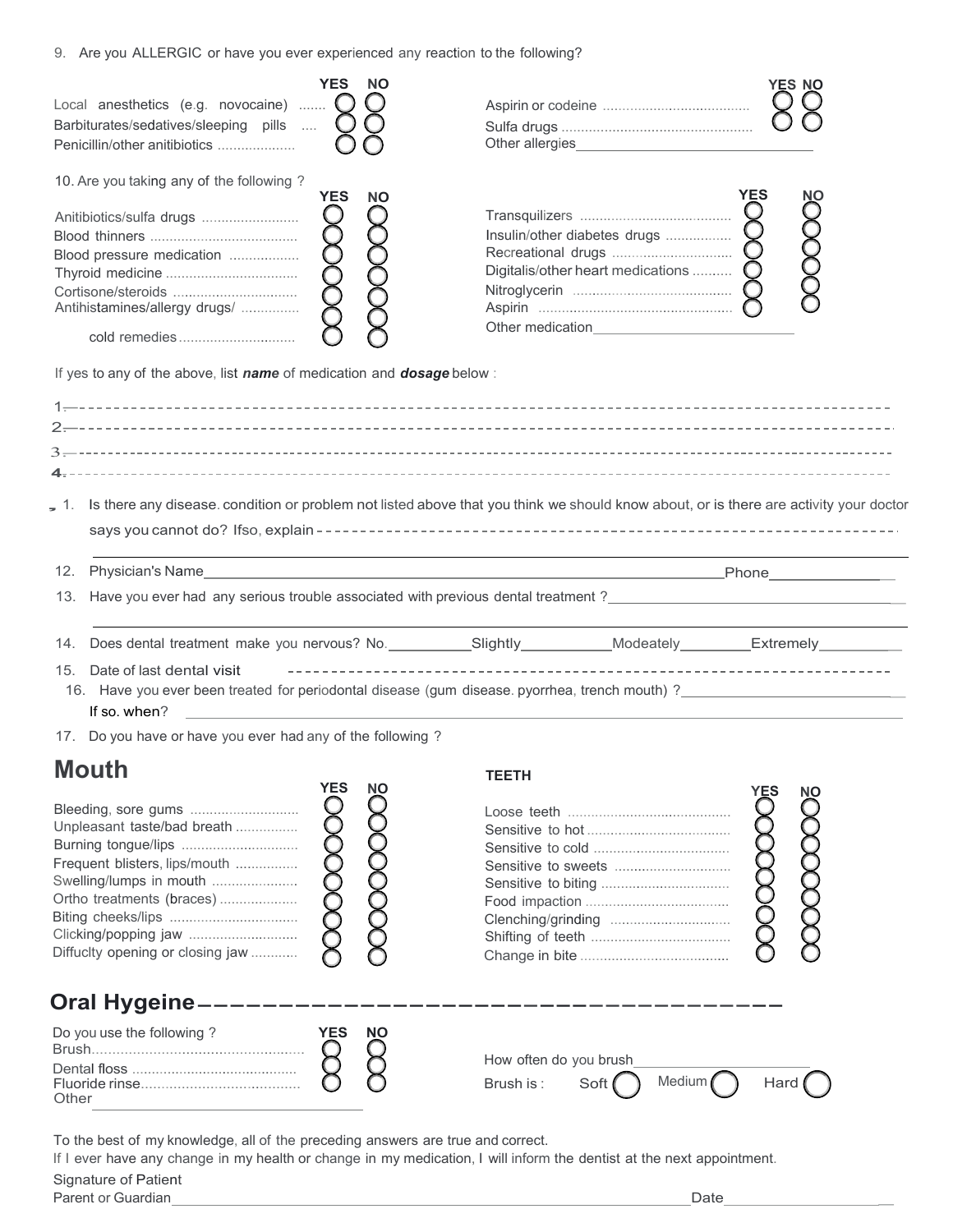Kis DmD The Art of a Beautiful Smile

## **Financial Policy**

Our office DOES NOT EXTEND CREDIT. We do not "bill" the patient. We do however, offer several options for methods of payments so you can choose the one which best suits your personal situation.

A. **Method of payments:** 1. Credit Cards, Visa, MasterCard, Discover, Amex

2. Cash or Check (with proper identification)

3.Third party financing (payment plan)

-Chase health advance care loans

- Care credit

B. **Dental Insurance:** Your estimated Co- payment is due when service is rendered at which any of the above payment methods can be used. Our office cannot be held responsible for our estimate of your benefits. If for any reason your insurance company has not paid within 30 days. The entire balance becomes due and payable by you. **Fig. 1.** (Initial)

#### **ASSIGNMENT OF INSURANCE BENEFITS**

I hereby authorize payment to be made directly to Dr Alexis L. Glaser for benefits, which may be due and payable under insurance coverage for the below named patient. I authorize utilization of this application or copies thereof for the purpose of processing claims and effecting payments. I understand Dr. AlexisDMD is not contracted directly with any insurance plan. I further acknowledge that this assignment of benefits does not in any way relieve me of liability and that I will remain financially responsible to the above named doctors. \_,lnitial)

### **WE DO NOT BILL PATIENTS:**

DrAlexisDMD is a fee for service practice and as such collects for services at the time they are rendered. As a courtesy to patients that have insurance we will bill the insurance company and await payment. This is not an obligation but is done to help reduce our patients' paper work and out of pocket expenses on their visits. In the event of a balance after insurance or if the insurance takes longer the 60 days to pay we will hold the patient responsible. We require a valid credit/debit card on file at all times when dealing with insurance. This information is kept private and confidential it can and will only be used to keep accounts in good standing.